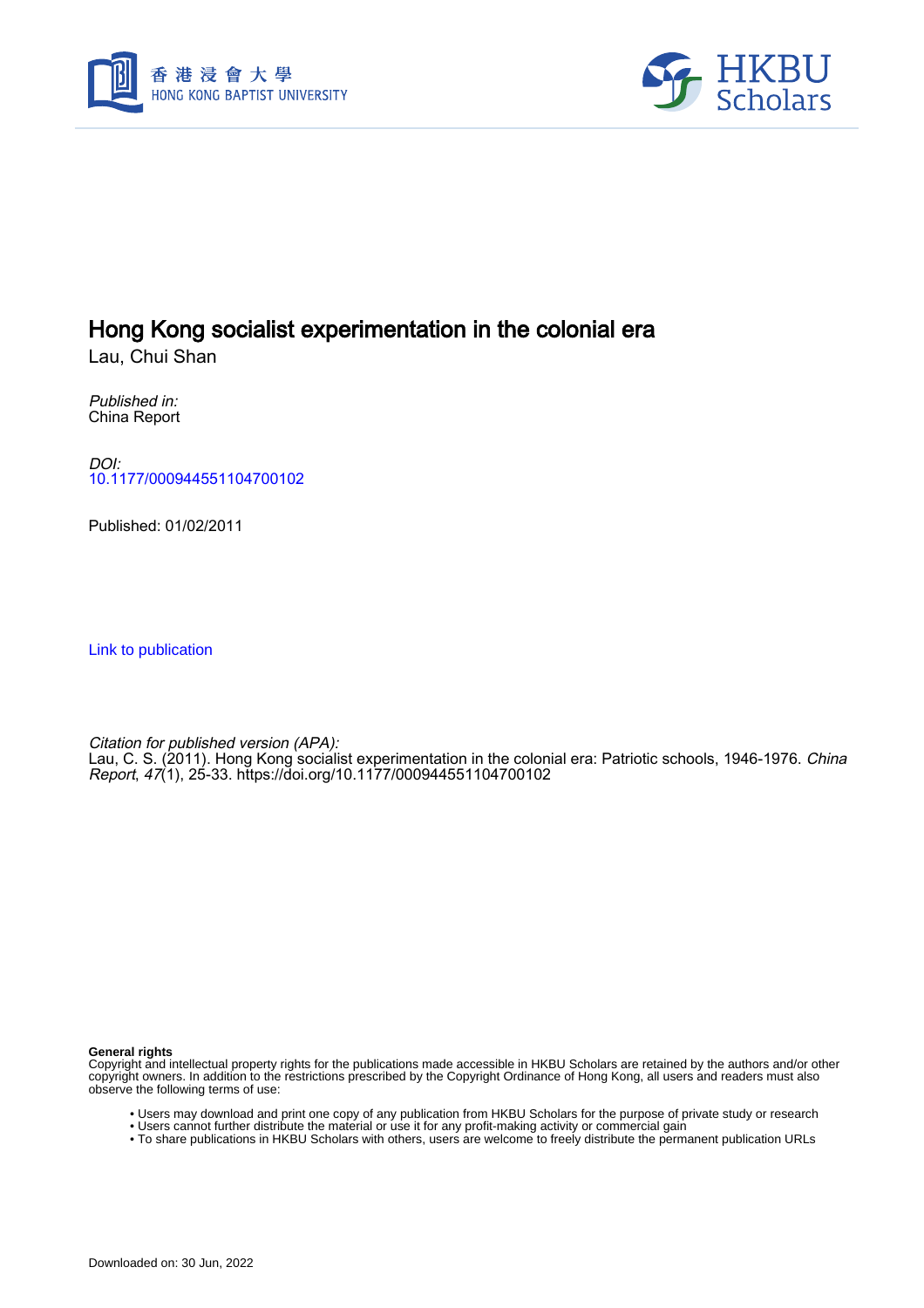Reprinted from China Report Copyright Centre for the Study of Developing Societies, New Dalhi

All rights reserved.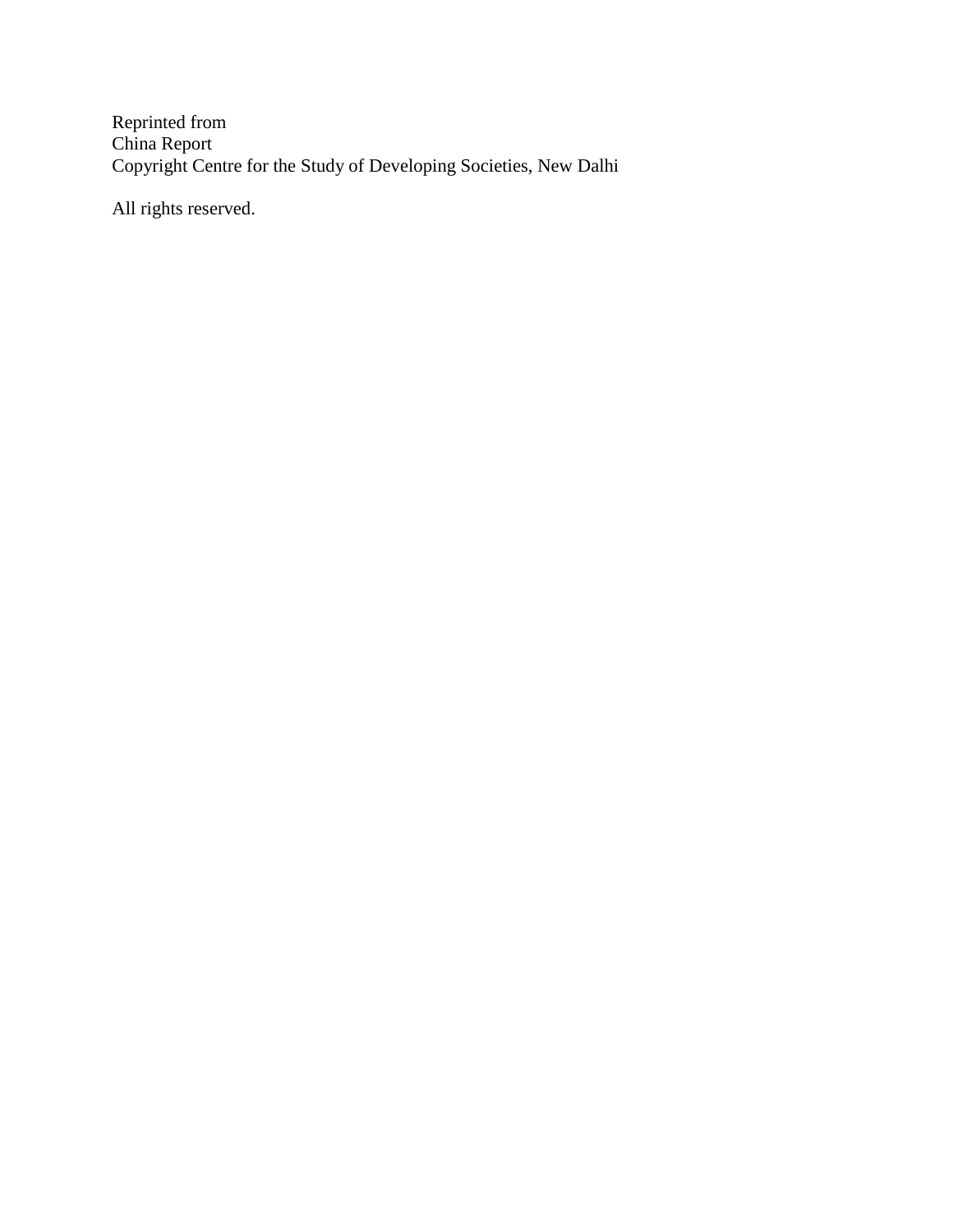## **Hong Kong Socialist Experimentation in the Colonial Era: Patriotic Schools, 1946-1976**

Lau Chui Shan Assistant Professor, Hong Kong Baptist University

#### **Abstract**

This article describes an autonomous force that existed in the school system during Hong Kong colonial period from 1946 to 1976. In the colonial period, pro-Beijing patriotic schools served as a subordinate culture within schools and attempted to construct an alternative, socialist and People's Republic of China-centred (PRC-centred) identity by providing affordable education for ordinary people. This sociological-historical study provides an understanding of how these schools constructed an alternative culture that opposed the colonial government. It explains and records the socio-political background in which Hong Kong pro-Beijing 'patriots' (socialist/ leftists) set up education for children, the social history of the patriotic faction and its schools, the teaching and learning methods and the socialist strategies of patriotic education in colonial Hong Kong. The study illustrates the interplay between politics and education through a case study of pro-Beijing patriotic schools in Hong Kong.

Pro-Beijing patriotic schools were the only type of school that prepared students for the eventual rule of the PRC after the 1940s. The patriotic schools, together with other PRC-affiliated organizations, represented the influence of the PRC in Hong Kong. It was part of an organized process that was intended to shape consciousness systematically, develop knowledge and form attitudes. The interplay between socio-political development and education enables us to rethink the role that schools could and should play in present day Hong Kong.

## **Introduction**

**During the earliest** stages of the study of critical education, a number of researchers adopted a top-down model to interpret the connection between education and power. They assumed that schooling reproduces asymmetrical social relations by indoctrinating with attitudes, a collective memory and the identities preferred by the ruling class (Giroux 1983, Wong 2006). This argument considers the dominant and the subordinate segments of society as two opposing sectors with no connection or similarities on a socio-cultural level (Wong 2006). It also ignores the autonomous forces that exist in the school system and prevents us from identifying the possible incorporation and remaking of subordinate culture as two distinct processes in hegemonic strategies.

This paper examines the use of patriotic education in social reproduction in colonial Hong Kong. A substantial literature produced in the field of history of education has focused on official policy-related issues. The shortcoming in this macro-level overview is that marginal and alternative education systems and practices do not receive appropriate attention. The purpose of the present study is to demonstrate an alternative perspective on the macro system. The case of the pro-Beijing schools illustrates the way in which the subordinate culture helped to construct a pro-PRC identity under the rule of the British Hong Kong government.

This study explores and records the socio-political background in which pre-Beijing 'patriots' (socialist/leftist/communists) in Hong Kong established education for children, the social history of the patriotic schools, the teaching and learning methods used and the socialist strategies of patriotic education. It describes the educational practices and curriculum employed in these schools and also examines them to see if they incorporated indigenous Hong Kong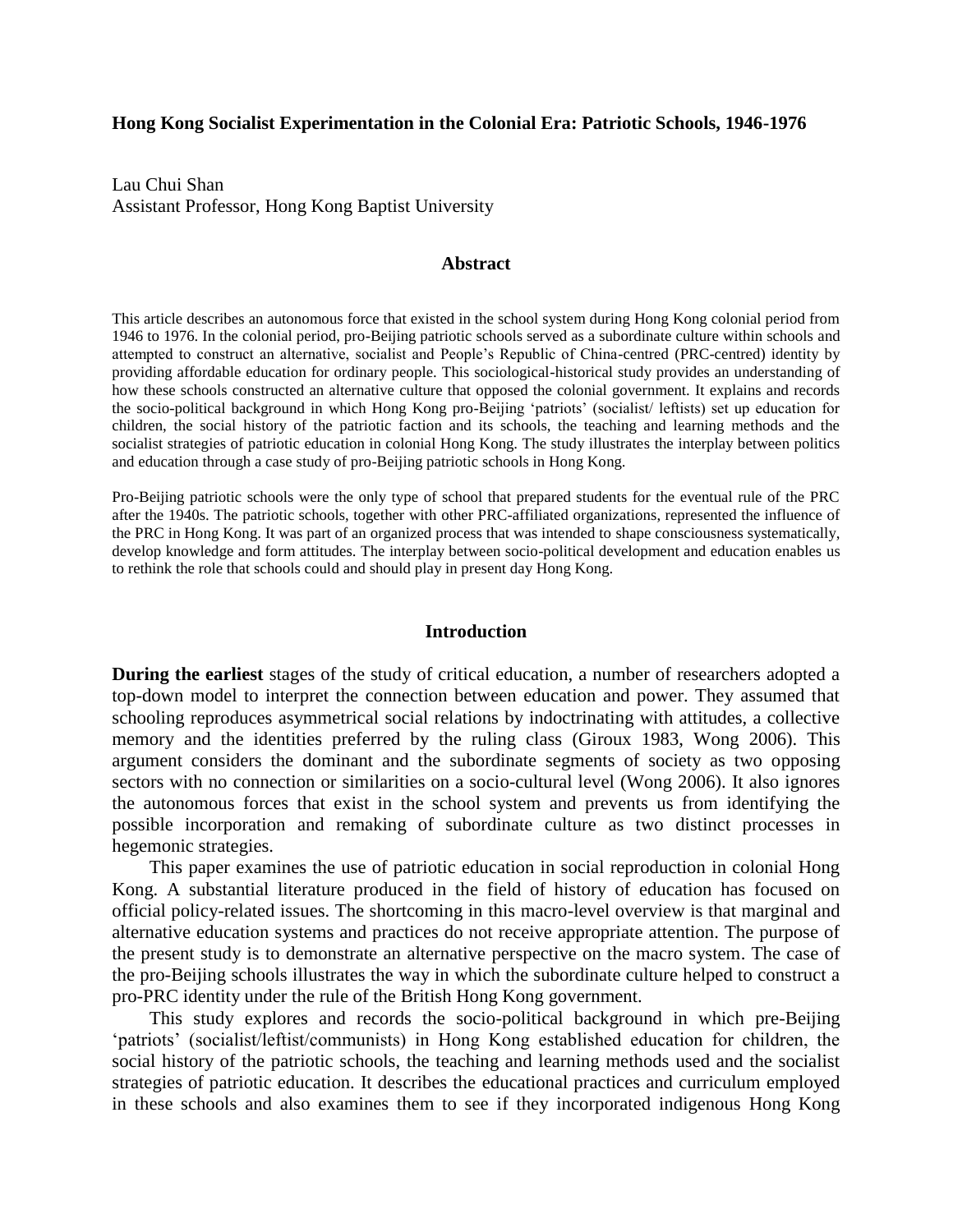culture. These patriotic schools can be considered to be an example of autonomous forces that existed in the school system, and that opposed the hegemonic strategies of the British Hong Kong government.

This study explores and records the socio-political background in which pro-Beijing 'patriotic' (socialists/leftists/communists) in Hong Kong established education for children, the social history of the patriotic schools, the teaching and learning methods used and the socialist strategies of patriotic education. It describes the educational practices and curriculum employed in these schools and also examines them to see if they incorporated indigenous Hong Kong culture. These patriotic schools can be considered to be an example of autonomous forces that existed in the school system, and that opposed the hegemonic strategies of the British Hong Kong government.

## **HISTORICAL BACKGROUND TO THE RISE OF THE PATRIOTIC FACTION AND ITS SCHOOLS**

This paper describes pro-Beijing patriotic education experiments that occurred between 1946 and 1976, from the end of the Second World War to the end of the Cultural Revolution in 1976. The year 1946 is chosen as the starting point because it is the year when pro-Beijing patriotic schools started to be established. For the members of the pro-Beijing faction, the Cultural Revolution heightened tensions with the Hong Kong Government and polarized the attitudes of the public, while leading to the discrediting of Maoism and the opening up of China. Thus the political climate was very different after 1976. For this reason it is appropriate to focus the period of 1946-76 as a distinct historical period with respect to the subject of this paper.

Over the period 1946 to 1976, hugely significant forces began to transform Hong Kong, its society, economy and the role of state. Between 1946 and 1976, the population expanded eight-fold (from about 600,000 to about 4 million), increasing the demand for schooling. Education was neither free nor compulsory and was largely left in private hands. Nine-year free and compulsory education was only provided after 1979. In spite of this neglect by the government, Chinese continued to migrate to Hong Kong. Political campaigns natural disasters and economic hardship in mainland China did not encourage many Chinese to make the return journey. The society of Hong Kong was largely isolated from the People's Republic of China (PRC), leaving a group of pro-Beijing forces working more or less by themselves in Hong Kong.to maintain and extend the influence of the PRC Government.

With the shortage of social welfare, the increasing demand for affordable education and the connection with China on a socio-cultural and emotional level the pro-Beijing faction and its schools could have been expected to achieve popularity with ease. However, the development of the pro-Beijing faction and its schools was not a story of uniform success.

Before the founding of the PRC in the 1940s, a number of socialist sympathizers had taken up residence in Hong Kong. They made use of the accessibility of Hong Kong as an outlet to connect the communist base areas with the outside world, through both propaganda and trade (Carron 1971). They were considered a pro-Beijing, socialist, China-centred and anti-colonial force by the Hong Kong Government during the colonial era. The members were called 'leftist',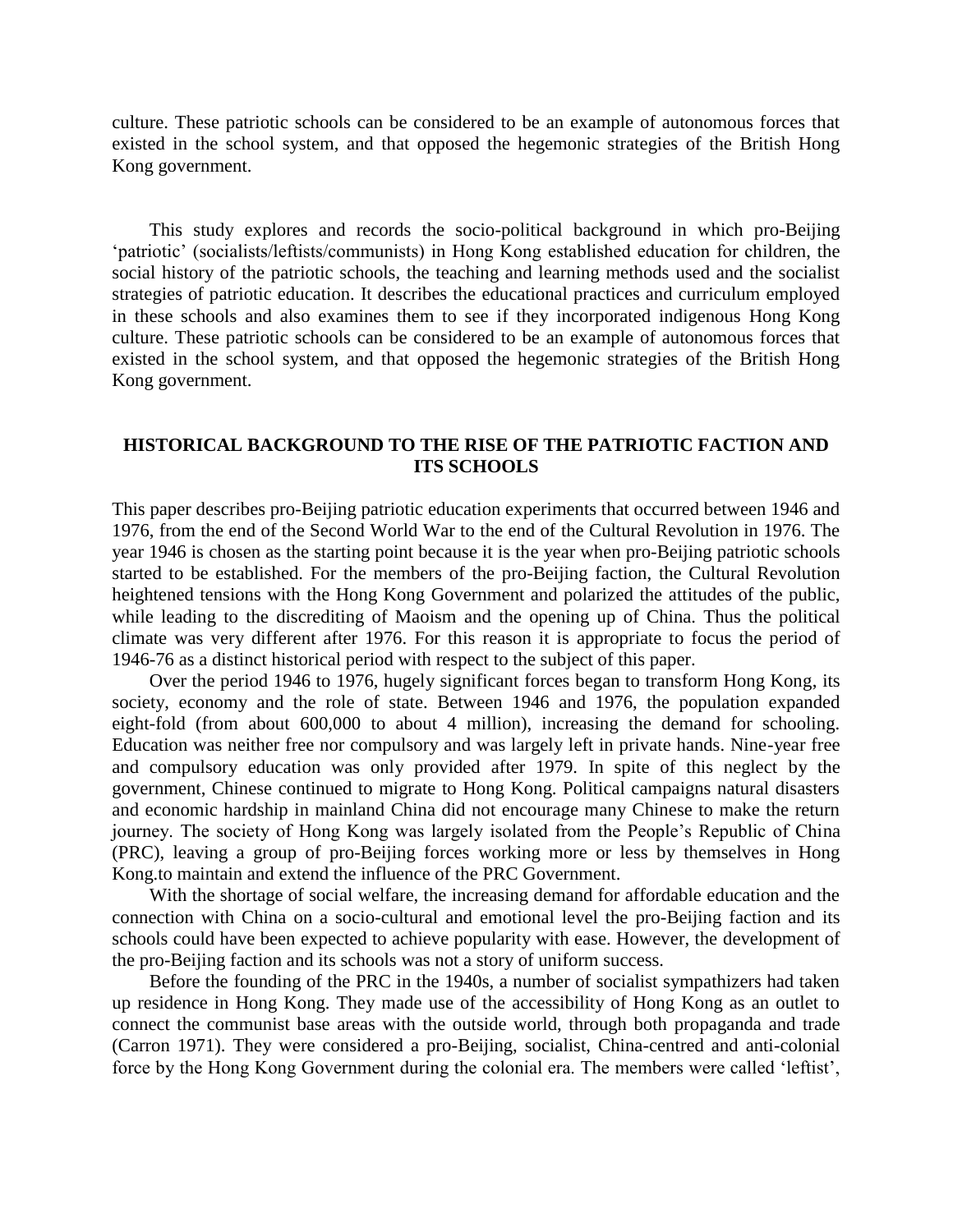'socialist', 'communists' or 'patriots' by the local people, usually depending on the political stance of those making the description.

Dozens of pro-Beijing patriotic schools were established in Hong Kong during the 1940s to 1950s, including Chung Ye School, Nan Fang School, Heung To, Mong Kok Workers' Children's School, Fishermen's Children's School, Hong Wah Middle School, Chung Wah School, Sun Kiu School, Fukien School, Tai Tak School, Tai Tung School, Nanshan Public School, Pui Kiu Middle School and many others. They proclaimed their loyalty to the PRC government after 1949. According to a colonial government report released in 2005 (after being kept secret for 30 years), the pro-Beijing faction and its schools in Hong Kong were controlled by a Party Committee that was subordinate to the Guangdong Provincial Party Committee, which also controlled the communist labour circle in Hong Kong (FCO 1974). In March 1970, there were 44 patriotic schools in over 90 separate premises providing education to 21,164 students. As most schools housed as many as 5 per cent more students than were registered, and a few thousand more students studied in unregistered patriotic premises, in schools in the Walled City or in various premises owned by the trade unions, they probably provided approximately 37,700 places, and constituted about 3.1 per cent of the total student population (FCO 1974). These schools were financially self-supporting until 1967. It is recorded that they received HK\$4 million from the PRC government in 1970 (FCO 1974). The main feature of these schools was the use of ideological conditioned educational practices. It was the only type of school that had a mission in line with the political stance of the Beijing government, and it aimed to prepare students for the anticipated reunification with the PRC.

The pro-Beijing educators believed education played a significant role in establishing the cultural and ideological conditions for socialist revolution. In addition to responding positively to the public pronouncements and calls of the Chinese Communist Party (CCP), these patriotic schools provided inexpensive education for the lower classes. Over the years they attempted to build an alternative to the dominant models of education and to provide socialist education in Hong Kong. Their efforts represented the Chinese socialists' influence in Hong Kong, as they attempted to challenge the practices and culture of capitalism and colonialism. They aimed to develop the knowledge and anti-hegemonic forces necessary to reorganize production and society in colonial and capitalist Hong Kong.

Patriotic schools were successful from the 1940s to mid-1960s, partly because they managed to combine Chinese patriotism with a modern school system (as opposed to the *si shu xue tang*, old-style Chinese schools which were popular in pre-war Hong Kong), but mainly because of the shortage of educational places and the rapid growth of the local population. Thousands of students, including adult students, received education in the day and/ or night patriotic schools before the mid-1970s. Apart from providing day school education ranging from kindergarten to secondary schools, they had evening schools, workers' schools and various training courses for adults. In October 1946, the patriotic faction even established a higher educational institute, Tat Tak College, to prepare talented individuals to serve as administrative officers (or senior officers, *ganbu*) in China. In two and a half years, six or seven batches of students, in total about 100 students, were sent to serve the CCP on the mainland, (Zhou 2002).

## **THE IMPLEMENTATION OF SOCIALIST AND PATRIOTIC EDUCATION**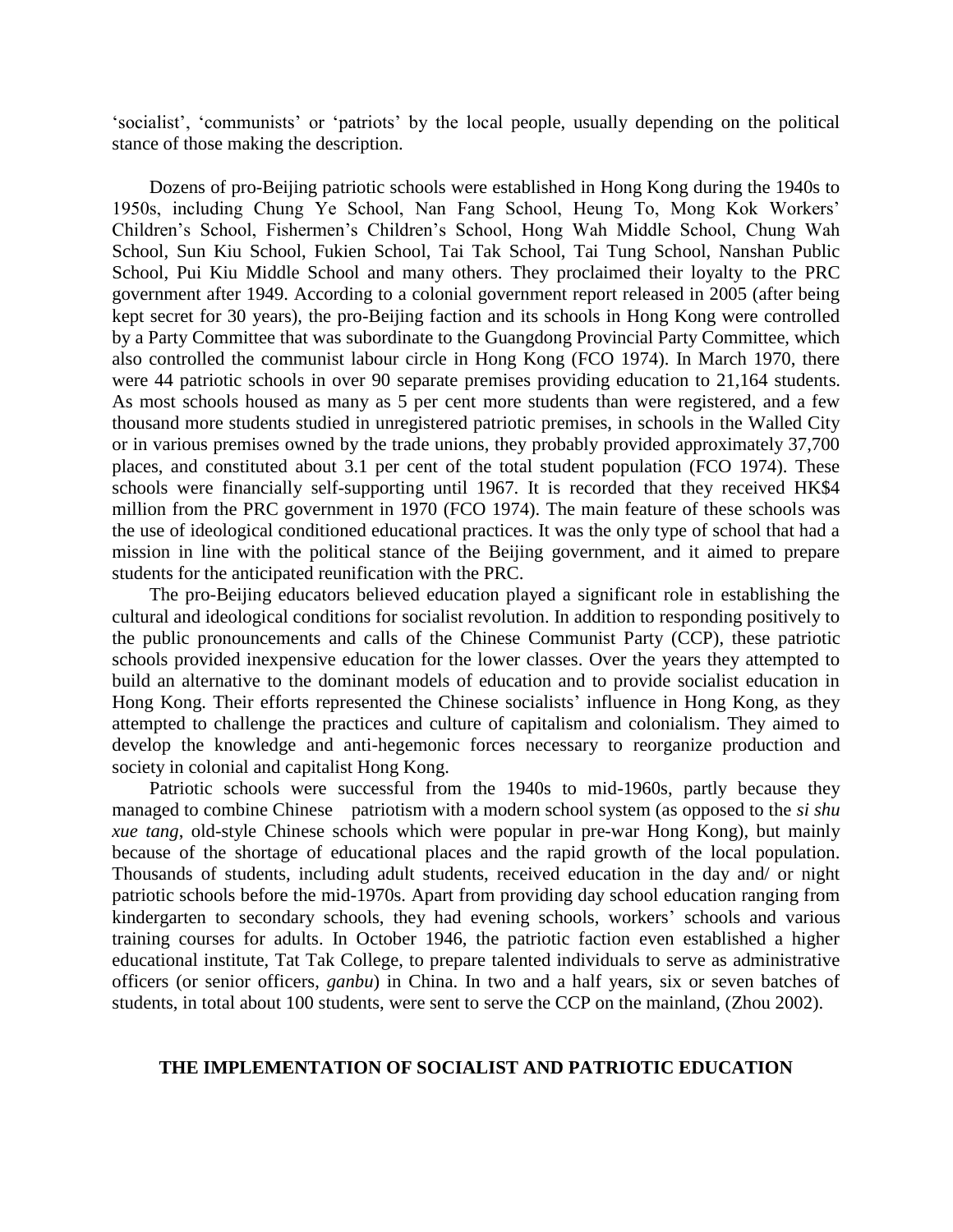Any consideration of patriotic education in Hong Kong has to take into account that it was a part of an organized process to shape consciousness systematically, develop knowledge and form attitudes. The implementation of patriotic and political education was in fact illegal, as it was promoting loyalty to another authority apart from the Hong Kong British Government. Shortly after the founding of the PRC, the Special Bureau of the Education Department (SBED) was established to work with the Special Branch of the police to study communist activity in schools. Regulations and educational policies were imposed to establish control over politics in school (Sweeting 1993). Three patriotic schools, the Dade academy and two Workers' Children's Schools were closed by force on the grounds that they taught political subjects (Zhou 2002). Deportations of teachers and principals, closures of schools and raids on schools for illegal teaching materials were fairly common in the 1950s (Zhou 2002). In the eyes of the Hong Kong government, education in these patriotic schools was strongly connected with political indoctrination and communist infiltration. The pro-Beijing faction's schools functioned to foster alternative loyalty by teaching pro-PRC socialist values, norms and concepts. In this sense, they were resisting the hegemonic strategies imposed by the British Hong Kong Government.

These patriotic schools believed that education in capitalist society serves to make people yield meekly to capitalist exploitationand oppression (PKMS 1976, Wong 2002). Education in the patriotic schools, they felt, should imbue the new generation with communist ideology and give them the necessary knowledge for building socialism and communism. In this sense, it had to be based on a new educational theory and methods that were radically different from those of the colonial and capitalist society, and had to have entirely new content. They believed that the remnants of the old ideas in the minds of people and the bourgeois ideology infiltrating from outside would impede the building of socialism and communism.

In order to draw a picture of the efforts to produce a pro-Beijing identity and culture, examples are drawn from the social history of a few patriotic schools in Hong Kong, including Hong Wah School, Fukien Secondary School, Pui Kiu Middle School, Mongkok Workers' Children's School and Heung Tao School. Six aspects of their educational practices and examined: (*a*) attitudes towards public examination; (*b*) textbook and teaching materials; (*c*) assemblies and talks; (*d*) class teacher lessons; (*e*) extra-curricular activities; and (*f*) special projects and joint school activities.

#### **ATTITUDE TOWARDS PUBLIC EXAMINATIONS**

What distinguished the patriotic schools in the colonial era was that they supported the Beijing government. Their withdrawal from the process of public examinations was their strongest protest against the colonial education system. Members of the patriotic schools thoughts that the public examinations in Hong Kong were a way of controlling school knowledge (*Wen Wei Pao* 1952) and part of the government's 'slavish educational systems' (FCO 1974). Their students' withdrawal from sitting for public examinations was a declaration of the patriotic schools' political stance and indicated that individual interests were subordinated to largest interests. Without taking the local public examinations, many of these schools' students ended up continuing their studies in Mainland China and then staying on in the Mainland to work. When the PRC Government discouraged students from going to the Mainland after the failure of the Great Leap Forward in 1959 and the nature disasters of the following three years, these students were forced to seek employment in Hong Kong. A larger number of the patriotic school students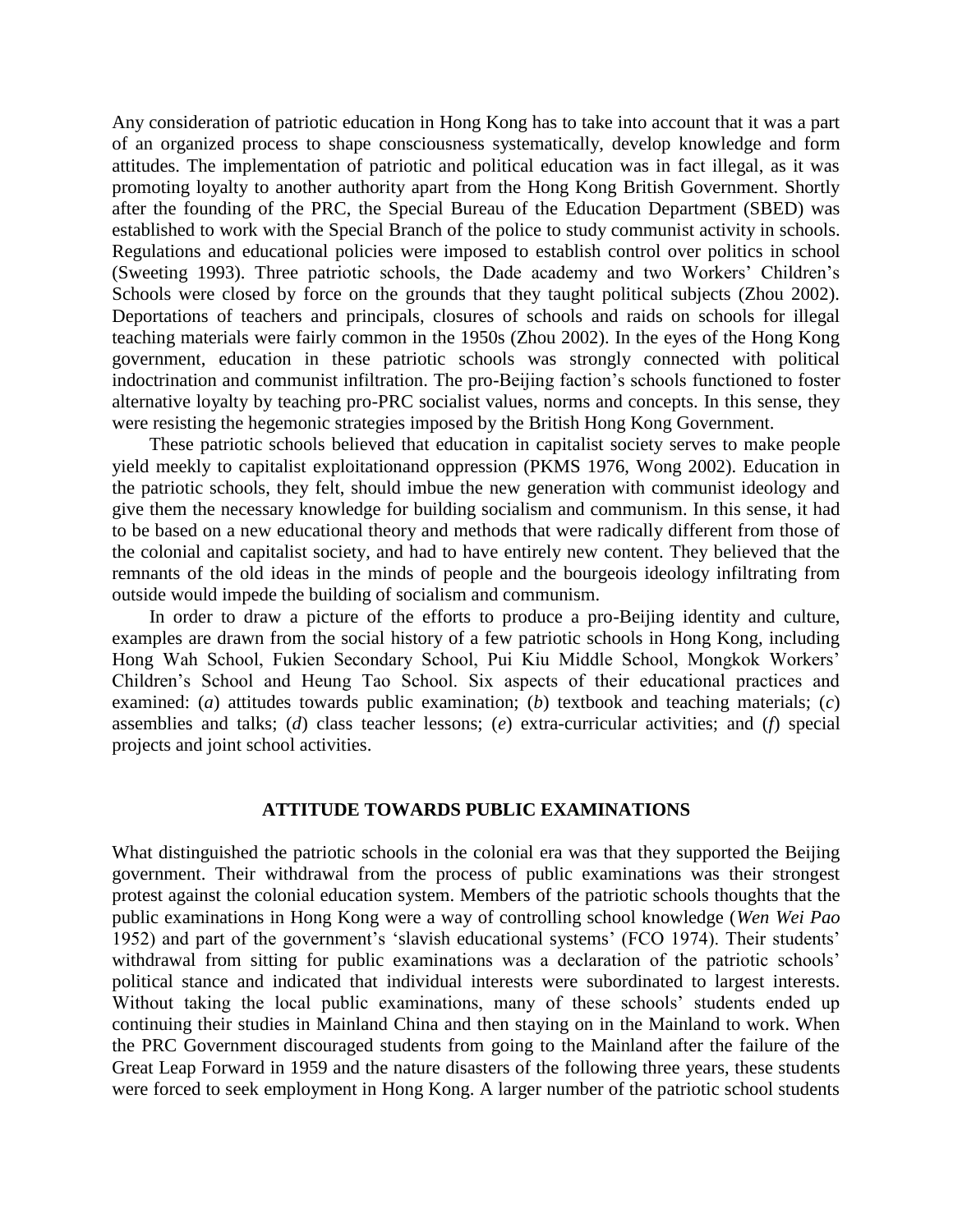then sat for local public examinations. Many other students preferred to work in PRC-related enterprises or organizations.

## **TEXTBOOKS AND TEACHING MATERIALS**

On April 18, 1958, a raid was conducted on the library of the Pui Kiu Middle School (PKMS) (Zhou 2002). The officer-in-charge of the Hong Kong Island Section of the Inspectorate of Education visited the school with five assistants. Nineteen books were confiscated and four were used as evidence of the 'mismanagement of the school' in a warning letter addressed to the school supervisor on May 13 (Zhou 2002). On the basis of these and other accusations, such as hiring of unregistered teachers, and discussion of political issues in school meetings, the principal of PKMS was deported on August 6, to Lo Wu. His teaching registration and qualifications were cancelled (PKMS, 1996).

In the 50<sup>th</sup> Anniversary Issue of the PKMS school journal, two pictures of graduate students, in 1967 and 1968, are printed, with students holding the Little Red Books (saying of Chairman Mao) in front of the camera (PKMS, 1996). Students studied the *Little Red Book* as an important guidebook for life. These schools were conducted as extensions of the Mainland educational system preparing for the 'reconstruction of the Motherland'. Students were exposed to experience and knowledge which were different from that of other Hong Kong students, who were considered as being exposed to the 'corruption of capitalism'.

## **ASSEMBLIES AND TALKS**

Despite the strict limits laid down in the Government's education ordinances, the enforcement of these regulations varied from case to case. Those who implemented and operated patriotic education were constantly at risk of being prosecuted, arrested, disqualified and deported. Yet, patriotic schools still held their morning assembly with talks and discussion on the achievements of contemporary China, the news of New China and even debates on socialism (FCO 1974, Lau 2008).

Among all these activities, the most controversial was the national flag-raising ceremony. From the 1940s, almost all vernacular schools (except the government Chinese school) raised the flag of China and/ or the UK and paid respect to either or both pictures of Dr. Sun Yat-sen (the founder of the Republic of China) and Mao Zedong (Zhou 2002). In 1948 an amendment of the Education Ordinance provided the Director of Education with the power to refuse or cancel the registration of any teacher, close any school and control the curricula and textbooks of all schools to prevent Communist influence in schools.

No salute, song, dance, slogan, uniform, flag, document or symbol which, in the opinion of the Director (of Education), is any way of a political or partly political nature should be used, displayed or worn, as the case may be, upon any school premises or upon the occasion of any schools activity except with the permission of the Director and in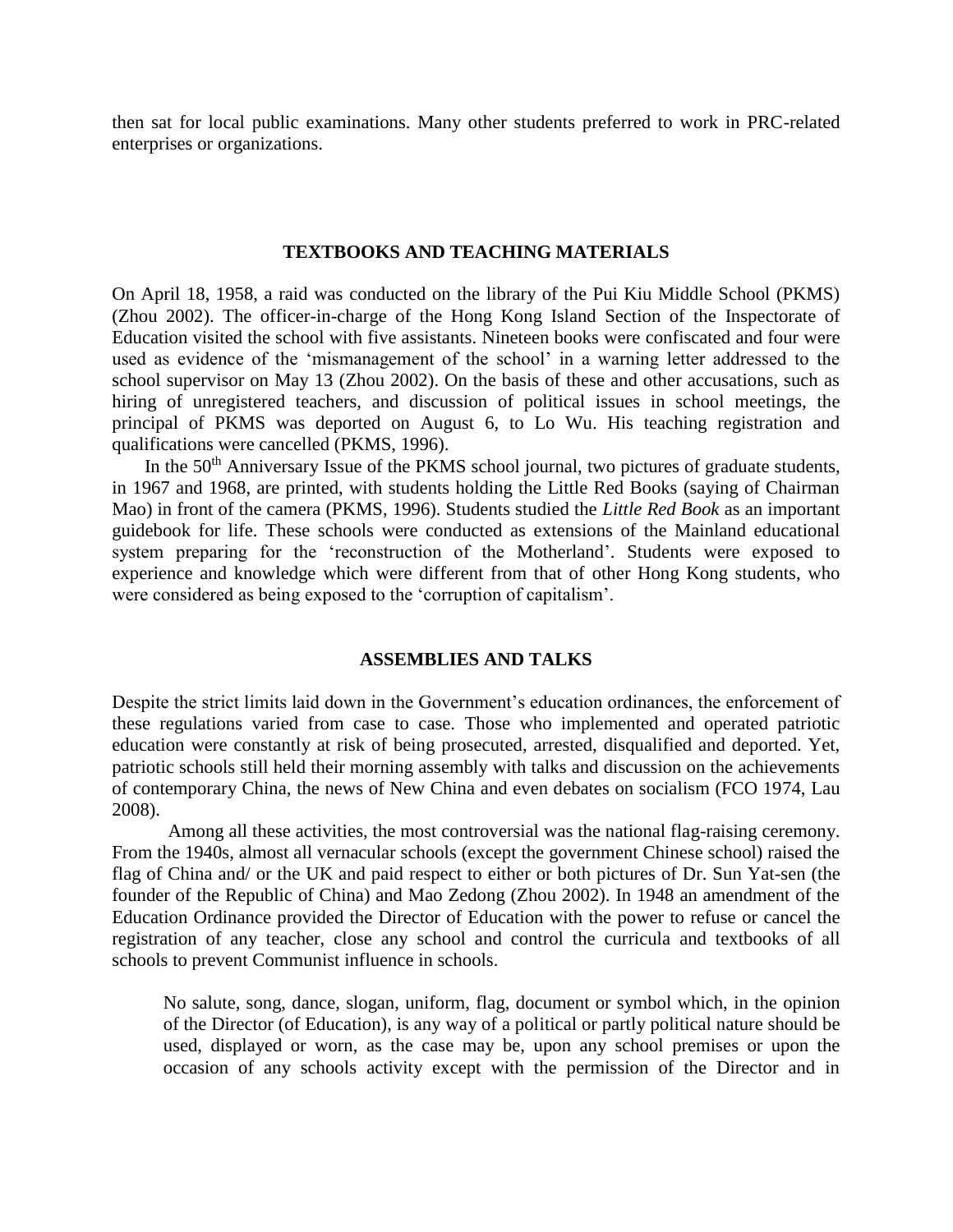accordance with such conditions as he may see fit to impost. (Education Department 1971).

However raising the national flag on May Day was kept as conventional practice of the patriotic schools and no warning was ever received from the Government prior to 1958 (Zhou 2002).

In a substantial number of school journals of a patriotic school, Pui Kiu Middle School (PKMS), I have seen pictures depicting the flag raising ceremony held in assemblies. Such practices were repeated once or twice a year in PKMS and were reported in the school journal of PKMS (PKMS 1996). Even though the flag raising ceremony, the singing of the national anthem, and saluting the flag and the leaders of China was prohibited by the Education Ordinance, patriotic schools observed this practice on May 1 and the Chinese National Day (October 1).

In the end, a Government notices was issued to schools on April 24, 1958 by the Education Department reminding them that, 'Schools are not allowed to hang any flag with a political flavour'. This act of the Education Department was considered a humiliation to the Chinese nation. No explanation was given, even after repeated enquiries made by schools. In the end, eight patriotic schools raised their flag on the day as usual and received warning letters from the Government, requiring an explanation (Zhou 2002). To these patriotic schools, the decision to keep their tradition of national flag-raising, at the risk of being prosecuted of their pro-Beijing identity. The colonial Government's intention of suppressing and regulating the activities of patriotic schools strengthened their allegiance to the PRC.

## **CLASS TEACHER LESSON**

Political discussion was carried out in the regular classes of many patriotic schools. Reading or sharing supplementary materials from the Mainland, such as the *People's Daily*, the *Little Red Book* and Communist handbooks, were technically illegal in the colonial days (FCO1974). However, every student in these patriotic schools read pro-Beijing newspapers, usually *Da Gung Bao, Wen Wei Bao* and sometimes *People's Daily*, together with their class teacher every morning for approximately 10 to 15 minutes in the class teacher lesson.

### **EXTRA-CURRICULAR ACTIVITIES**

As the career paths of the students were mostly pre-arranged, the students of these patriotic schools were free from the pressure of public examinations. Students therefore had time for a great variety of learning experiences. Voluntary organisations in patriotic schools played a prominent role in maintaining connections between their students and the working classes. Students were taken to work in farms and factories to have a taste of peasant life and the life of the workers. It was also arranged that senior students could work for the schools and the working class on regular basis, for instance, by holding private tutoring classes to teach workers mathematics and writing, or doing chores in schools, or building or extending schools premises.

## **JOINT SCHOOL ACTIVITIES**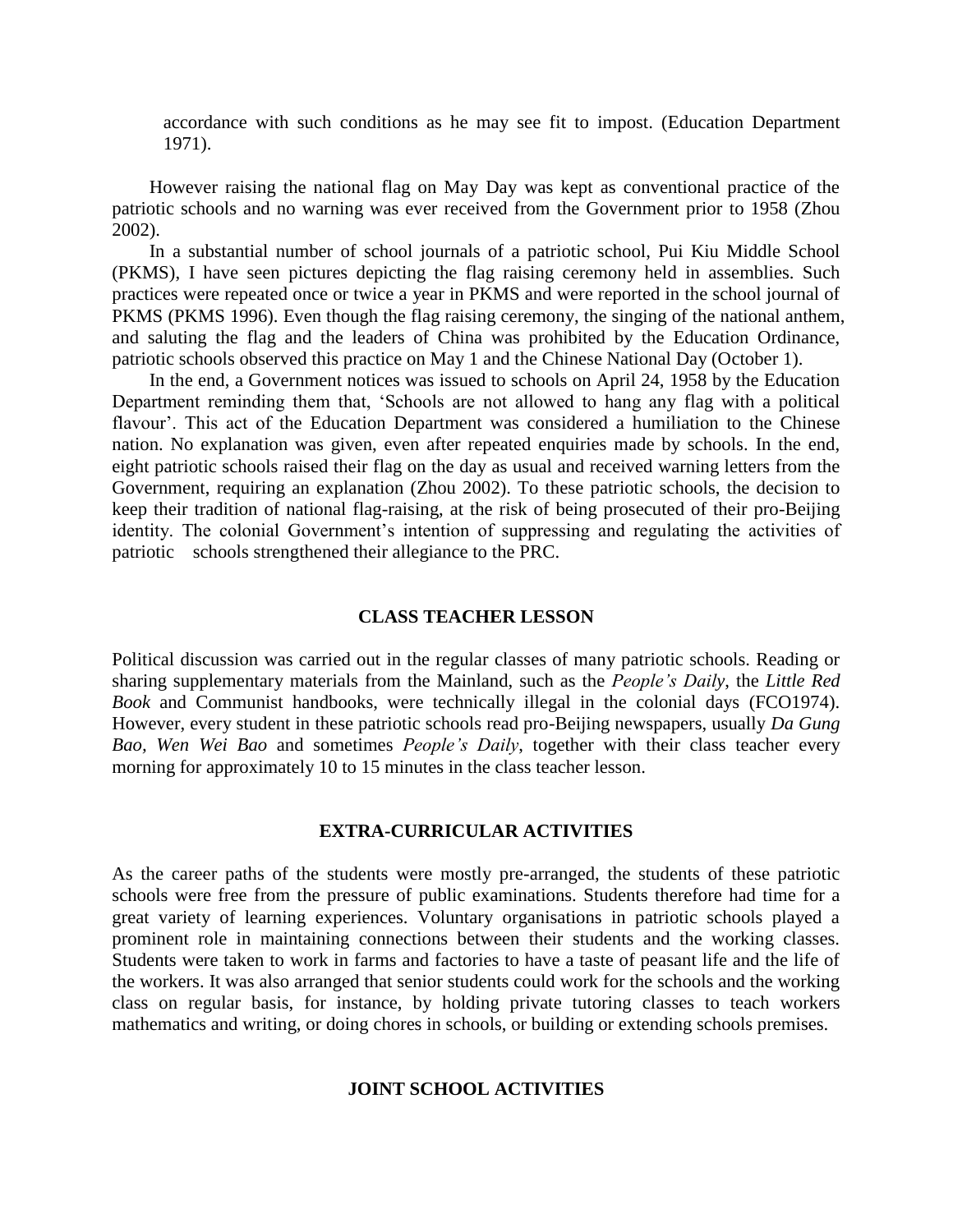Special projects were organised with three goals. The first goal was to consolidate the relations between the schools and the group sponsoring them. The second was to promote socialist ideology and to strengthen students' faith in its norms and doctrine. The third was to enhance students' understanding of contemporary China. The first goal was achieved with activities such as home visits, the establishment of a parent-teacher association and its activities, the founding of an alumni association and mass dances and parades held in collaboration with other patriotic schools. The second goal was mainly supported by numerous community service activities. The third goal was attained through regular to China. Such tours were organised even during the turbulent years of the Cultural Revolution (Lau 2008).

## **CONFRONTING THE GOVERNMENT AND THE SOCIETY**

In many Asian countries nationalistic education is part of their civic education (Lee 2008). However, education in colonial Hong Kong was basically 'apolitical' (Fairbrother 2006, Lee 2004, Leung 1997, Sweeting 1993, Watson 1982), 'denationalised' (Wong 2002) and examination-orientated, emphasizing economic and pragmatic values. Both public and private schools were forbidden by the Education Ordinance to teach politics as a subject or to inject politics into other subjects (Sweeting 1993). Other preventive measures were also introduced to prevent the infiltration of politics into education: all textbooks had to be approved by the Education Department, all extra-curricular activities were supposed to be reported, inspectors from the Department made sudden visits to private schools from time to time, violations could be punished by the deregistration of the school and deportation of members of the school needed no legal procedure as long the consent of the Governor was obtained (Sweeting 1993. Zhou 2002). Mainstream schools in Hong Kong steered clear of politics and the political campaigns undertaken in the PRC were rarely mentioned in schools before the 1990s (Lee 2004, Sweeting 1993). The underlying principle that contributed to the apolitical and denationalised educational system in Hong Kong was the concern for legitimacy (Kan 2007, Luk 1991, Sweeting 1993, Vickers 2000, Vickers et al. 2003).

The patriotic schools rejected the government curriculum. To them, it represented the ideology of the British Hong Kong Government and was in conflict with the fundamental principles of the PRC government. Hong Kong was in their eyes a foreign-ruled capitalist colony, while the PRC was a nationalistic socialist sovereign state. Education in patriotic school contributed substantially to cultivating a sense of Chinese socialist identity and loyalty to the PRC. In the pro-Beijing faction, schools were expected to supplement and perhaps even replace families in socializing the new generation into the new role of national citizenry. The content of their patriotic education was wide in range, including knowledge, values, attitudes, and the group identification necessary for a political community.

In spite of the closure of several schools and the de-registration of a few schools, there remained dozens of pro-Beijing patriotic schools in Hong Kong throughout the last fifty years of the colonial era. While the government suppressed some socialist organisations, they allowed some others to continue. The government crackdown was selective. For instance, leftist papers and trade unions continued to function. The existence of the pro-Beijing schools was an area where the authorities exercised discretion.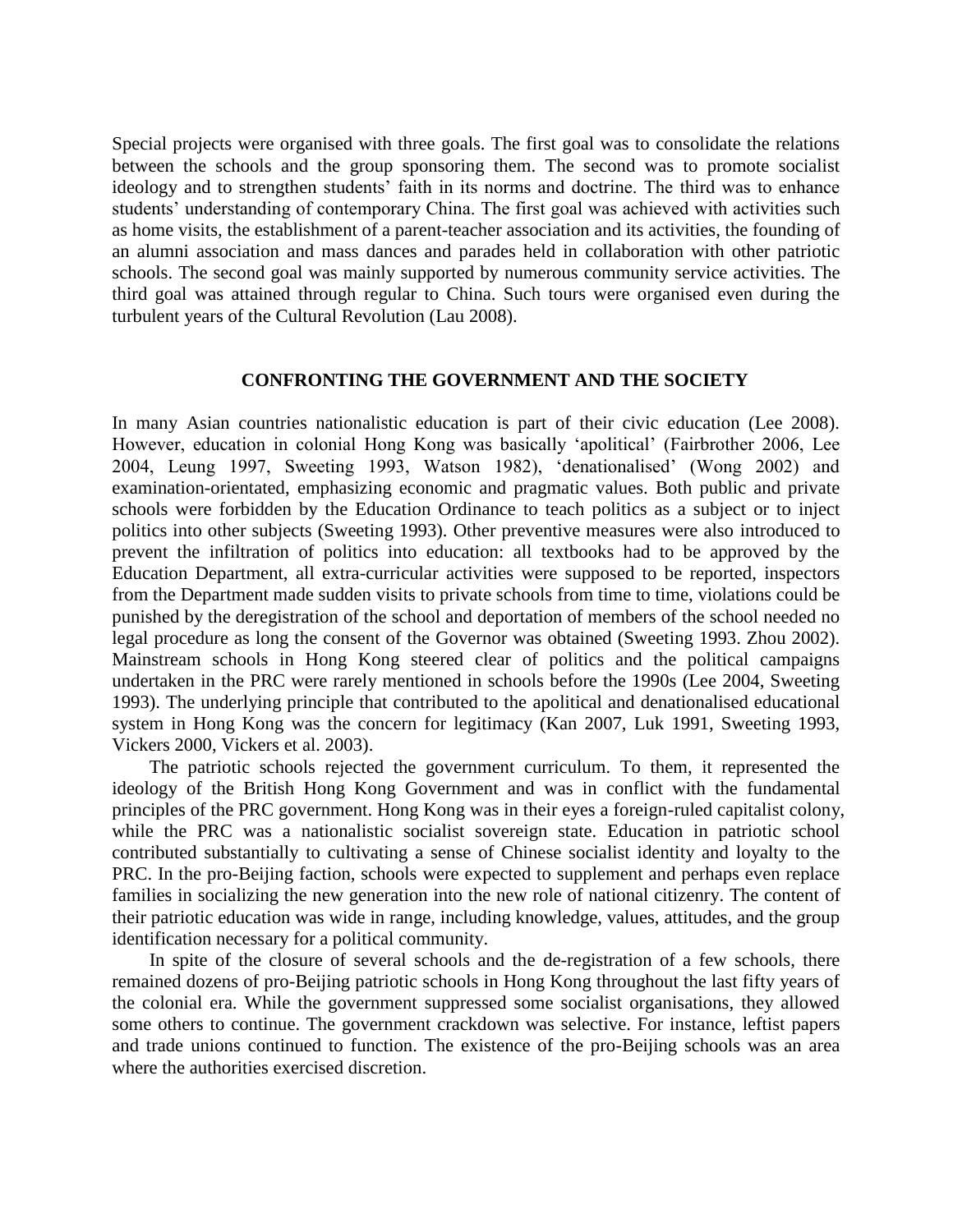The wave of harsh governance measures directed against the pro-Beijing faction in the 1950s helped to hold the local socialist groups together. In the context of the suppression by the Hong Kong Government, difference between various branches organizations and societies of the pro-Beijing faction were not seen as particularly significant. Exogenous pressure from the Government and society pushed them together and consolidated the organization and composition of the faction.

Tension between the socialist schools and the Hong Kong Government soared with the increasing pressure of Cold War politics, and this exacerbated the tone of the anti-colonial rhetoric. The turning point in the relationship between the pro-Beijing faction and the British Government of Hong Kong and mainstream Hong Kong society came in 1967. After the leftist inspired riots of 1967, the pro-Beijing socialist faction was isolated as they lost the sympathy of the public.

Although the 1967 riots originally arose from workers' grievances and labour disputes, the confrontation between the pro-Beijing workers and the British Hong Kong Government was market by spasmodic violence and bombing. Hundreds of bombs, genuine and fake, were placed in the streets with signboards proclaiming the pro-Beijing and anti-colonial stance of the people who placed them (Zhou 2002). Students and teachers were found to be involved in printing and distributing inflammatory leaflets and in the manufacture and planting of fake and real bombs. During the confrontation, 37 patriotic schools teachers and 217 students were arrested and the headmasters of certain patriotic schools were detained under the Emergency Regulations. When a student was injured while making a bomb in the Chung Wa Middle School, the Government closed and deregistered the school (FCO 1974). Whether justified or not, the resentment of the population against the local pro-Beijing faction was aroused.

Because of the 1967 riots, a large number of the local inhabitant were alienated from the PRC government, and popular support for the Hong Kong Government increased (Bray 2001). The government claimed that the teachings and the education provided by these pro-Beijing schools were political and full of communist indoctrination. After 1967, such accusations and the suppressive measures imposed were increasingly accepted by the public and considered fair.

With the expansion of free compulsory education in the 1970s, great emphasis was placed on the ranking system. Only schools whose students had excellent academic performance in the public examinations were popular. Competition between schools and student was fierce, as jobs and advanced-school placements were rigorously based on the ranking system for schools. With no tradition of taking public examinations, a low percentage of trained graduate teachers, no support from the Hong Kong Government, and inability to enrol enough students, many patriotic schools closed down in the 1970s. In the end, only six were left in 1991 when the Direct Subsidy Scheme (a new Government sponsorships system) was introduced.

#### **CONCLUSION**

This article describes the actions of the pro-Beijing patriotic groups in Hong Kong and their involvement with education, including the ways they used to theorize and to experiment with education. Their schools positioned themselves in opposition to much of what was institutionalized by the Government. They believed that the Government curriculum represented the ideology and the benefit of the British Hong Kong Government, which was in direct conflict with the fundamental principles of the PRC government. The original commitment of the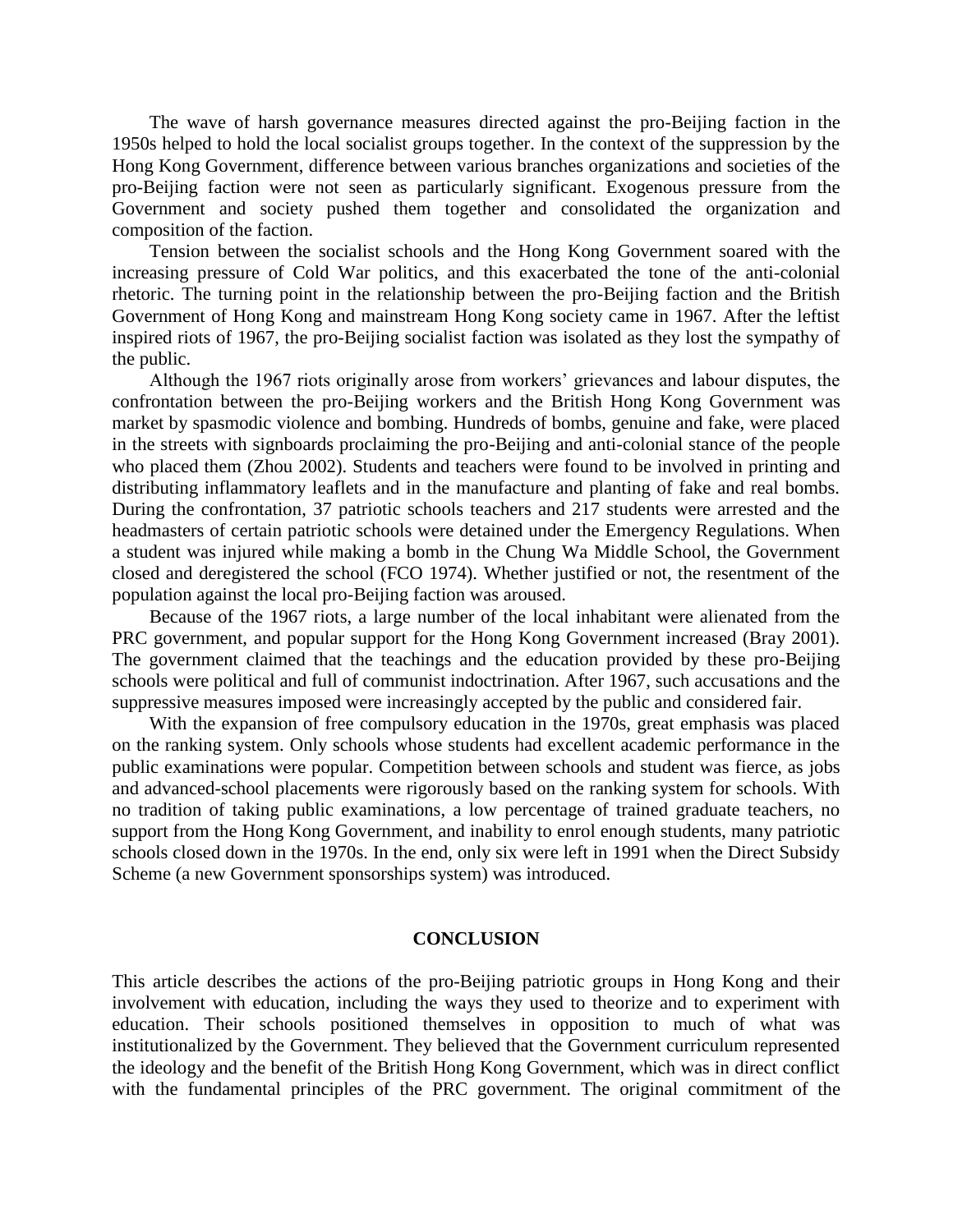patriotic faction was nationalistic, anti-colonial and socialist. The patriotic schools reacted to colonial dominance by providing a curriculum of criticism and renewal. They interpreted mainstream education as a product of capitalism, and as part of the colonial government's attempt to foster pro-British identity and culture. The patriotic schools offered an alternative curriculum which contested the Government's colonial curriculum.

Two theoretical implications can be derived from the complicated story told in this paper. Autonomous forces should not be ignored when examining the notion of hegemony to anatomize education and power. Schools, teachers and students are important components of education. As shown in the historical narrative set out above, this understanding is crucial, and there is no guarantee that the culture of the dominated will be smoothly made or remade according to the rulers' directions. Even though there were official measures and regulations directed against them, the patriotic schools still survived and continued to provide an alternative form of education. However, in the long run the hegemonic strategies of the pro-Beijing patriotic faction were unsuccessful, as reflected in the diminishing size and scale of their schools. These pro-Beijing educators overlooked the importance of accommodating the culture and needs of the subordinated indigenous group in their educational policies and practices, and failed to see the connections between power and education in an interactive and reciprocal manner. This theoretical blind spot prevented them from having a more nuanced approach to state formation and education in colonial Hong Kong.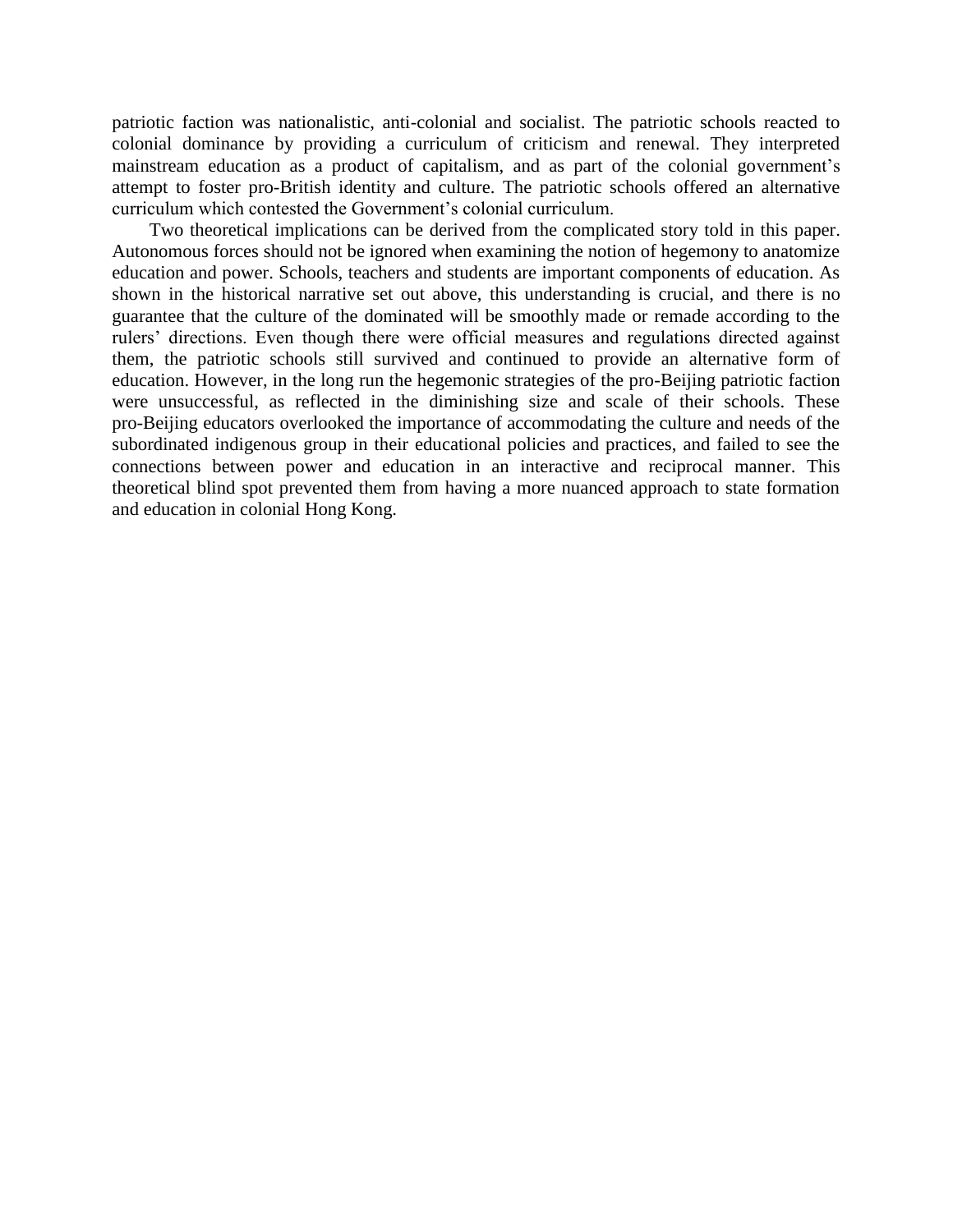## **REFERENCES**

- Bray, D. *Hong Kong Metamorphosis* (Hong Kong: Hong Kong University Press, 2001).
- Catron, G., *China and Hong Kong, 1945–1967* (Harvard University: Unpublished manuscript, 1971).
- Fairbrother, G., 'Protection by, or from, the Government: Debating citizenship education policy in Hong Kong's Legislative Council', *Discourse: Studies in the Cultural Politics of Education*, Vol. 27, No. 2, June, 2006, pp. 175–78.
- Foreign and Commonwealth Offi ce (FCO) 40/537, *Hong Kong Communist Schools*. Records of the Political Geographical Departments, 1974.
- Giroux, H., *Theory and Resistance in Education* (South Hadley: Bergin & Garvey, 1983).
- Hong Kong Education Department, *Hong Kong Education Regulation No. 98*, Education Regulation 1971(Hong Kong: Government Printer, 1971).
- Kan, F., *Hong Kong's Chinese History Curriculum from 1945* (Hong Kong: Hong Kong University Press, 2007).
- Lau, C.S., *From Factional Nationalism to Functional Nationalism—the Transformation of Hong Kong's Nationalism in a Patriotic School* (The University of Hong Kong: Unpublished manuscript, 2008).
- Lee, W.O., *Civic Education in Secondary Schools* (in Chinese) (Hong Kong: Commercial Press (HK) Ltd,2004).
- ———, 'Tension and Contentions in Citizenship Curriculum in Asia and the Pacifi c', in D. Grossman, W.O. Lee and K. Kennedy (eds), *Citizenship Curriculum in Asia and the Pacific* (Hong Kong: Comparative Education Research Center, 2008).
- Leung, Y.W., *Political Education in Hong Kong* (in Chinese) (Hong Kong: Hong Kong Christian Society, 1997).
- Luk, H.K. 'Chinese culture in the Hong Kong Curriculum: Heritage and Colonialism', *Comparative Education Review*, Vol. 35, No. 4, 1991, pp. 650–60.
- Pui Kiu Middle School (PKMS), *Thirty years in PKMS* (in Chinese) (Hong Kong: Pui Kiu Middle School, 1976).
	- ———, *The 50th Anniversary of PKMS* (in Chinese) (Hong Kong: Pui Kiu Middle School, 1996).